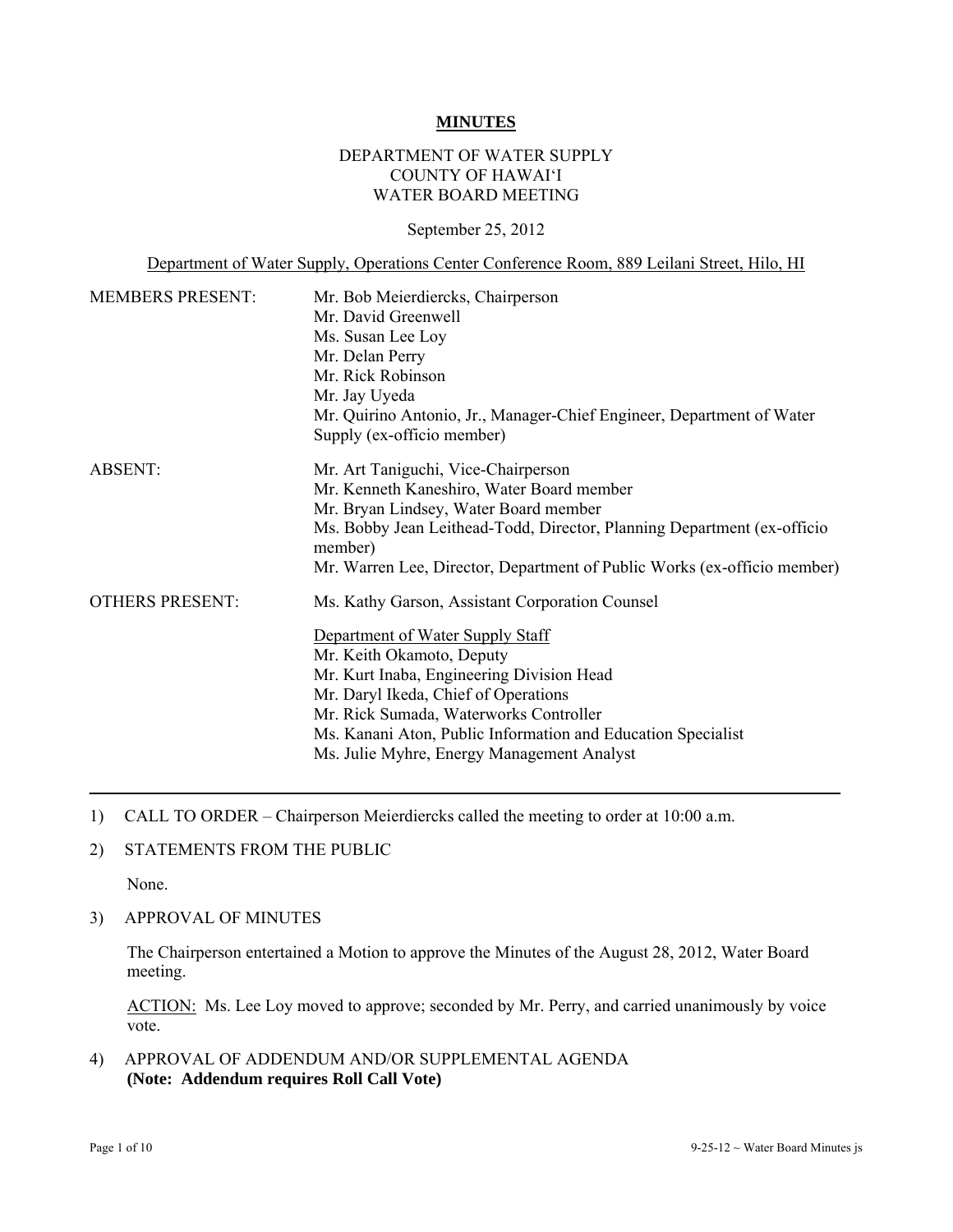None.

#### 5) NORTH KONA:

# A. **SECURITY AGREEMENT REGARDING COST-SHARING OF PALANI TRANSMISSION SYSTEM UNDER THE KEAHUOLU LANDS WATER RESOURCE DEVELOPMENT AGREEMENT PERTAINING TO LOTS 1 AND 2, TMK: NO. (3) 7-4-020 (PORTION):**

*(This Item was deferred at the August 28, 2012, meeting.)* 

For approval.

The Manager-Chief Engineer recommended that Water Board approve the subject agreement, and that the either the Chairperson or Vice-Chairperson be authorized to execute the agreement, subject to review as to form and legality by Corporation Counsel.

MOTION: Mr. Robinson moved to approve; seconded by Mr. Greenwell.

Ms. Garson said she had worked with Queen Lili'uokalani Trust's attorney to make revisions to the Promissory Note, as requested by the Board at last month's meeting. Copies of the revised Promissory Note were sent to the Board via email, and hard copies were also distributed to the Board today.

ACTION: Motion carried unanimously by voice vote.

## B. **KONA SEASCAPE – AMENDED FOURTH AMENDMENT OF WATER FACILITIES AGREEMENT:**

Owner of TMK (3) 7-3-010-053 ("Lot 4") seeks to clarify with an amendment to the Fourth Amendment of Water Facilities Agreement dated May 9, 2012, that the extension granted to provide engineering and design work applies to Lot 4, in addition to TMK (3) 7-3-010-052 ("Lot 3"), as the parcels are now owned by different entities.

The Manager-Chief Engineer recommended that Water Board approve the subject agreement, and that the either the Chairperson or Vice-Chairperson be authorized to execute the agreement, subject to review as to form and legality by Corporation Counsel.

Ms. Garson said she received a call from the other party's attorney requesting that this Item be deferred to next month.

MOTION: Ms. Lee Loy moved to defer; seconded by Mr. Perry, and carried unanimously by voice vote.

Mr. Robinson asked Ms. Garson when she received the call from the other party's attorney.

Ms. Garson said it was either yesterday or last Friday.

### 6) KA'U:

# A. **HAWAIIAN OCEAN VIEW ESTATES STANDPIPE FACILITY:**

The Manager-Chief Engineer said DWS held a good meeting with the Ocean View community association late last month. There are still some concerns remaining. Subsequent to that meeting, DWS has met three times with the Mayor and the Managing Director regarding complaints involving the standpipe allocation. DWS allocated the standpipe meters on a first come, first served basis. Among the complaints that the Mayor's Office received was that the allocation should have been done by lottery. One individual at the community meeting said he did not get a meter, although he is a Public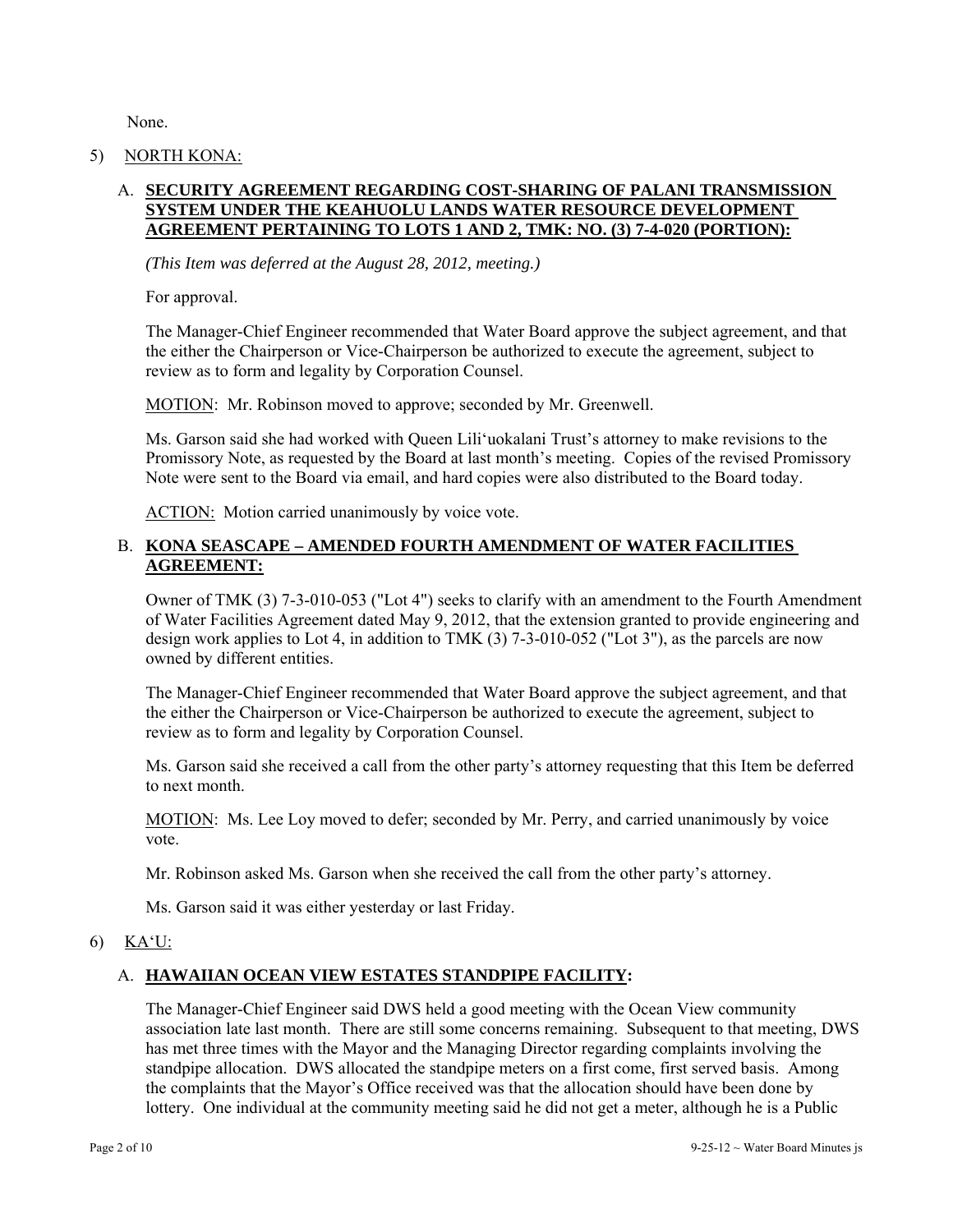Utilities Commission-licensed hauler. After the meetings with the Mayor's Office, DWS has been looking at some options, which could include accepting additional applications -- which would mean that DWS would have to install additional meters at the site. DWS will be meeting with the Mayor's Office again this Thursday, to see what DWS is going to do on this matter.

Ms. Garson said DWS will also look at the application process, and the Department will probably be coming to the Board with some revised Rules regarding how DWS allocates meters in this type of situation.

The Manager-Chief Engineer said it depends on what happens at the Mayor's meeting this week; this will determine whether or not DWS comes back to the Board with any proposed policy changes.

Ms. Lee Loy asked whether this was the first time that DWS has gone through this process regarding the application for standpipe meters.

The Manager-Chief Engineer said no, DWS has gone through the same process at other standpipe facilities.

Mr. Greenwell suggested that DWS take a deposit from future applicants for standpipe meters, as a kind of insurance that the applicant will take only one standpipe. He asked whether that would make a difference in weeding out people who snap up more than one meter.

The Manager-Chief Engineer said that would be one option for discussion; maybe DWS needs to take such a measure. Turning to the Ocean View well failure the weekend before last, he said that DWS staff did trouble-shooting to pinpoint the cause of the problem. It turned to be a *starter* problem, although at first it appeared that the transformer was the cause of the problem. The Department trucked in a transformer from Waikoloa, but it turned out that the original transformer was okay and the transformer was returned to Waikoloa. During the trouble-shooting period, DWS kept the spigots open for residents, because the storage level was adequate thanks to the size of the reservoir; the water level only dropped to about 10  $\frac{1}{2}$  feet. There was still a lot of water in the reservoir. DWS reopened the facility late Friday to the water haulers, and now the well is running okay.

Chairperson Meierdiercks asked whether it was too soon to get a feel for how DWS is doing at Ocean View on operating costs versus revenues.

The Manager-Chief Engineer said DWS has some preliminary figures that show that DWS's costs exceed its revenues from that site. There has been one billing already (of two months' usage) to the Department of Public Works for the spigots, as well as to the water haulers, he said. The Department will present some figures next month, he said.

Chairperson Meierdiercks observed that there will be highs and lows in these preliminary figures, along with the period that the well failed, so the numbers to date may not be significant.

### 7) MISCELLANEOUS:

### A. **DEDICATION OF WATER SYSTEMS:**

The Department has received the following documents for action by the Water Board. The water systems have been constructed in accordance with the Department's standards and are in acceptable condition for dedication.

### **1. LICENSE NO. 764**

 (Non-Exclusive Right) (Benefit (B) Lālāmilo Offsite Water Systems and New Lālāmilo 1.0 MG Reservoir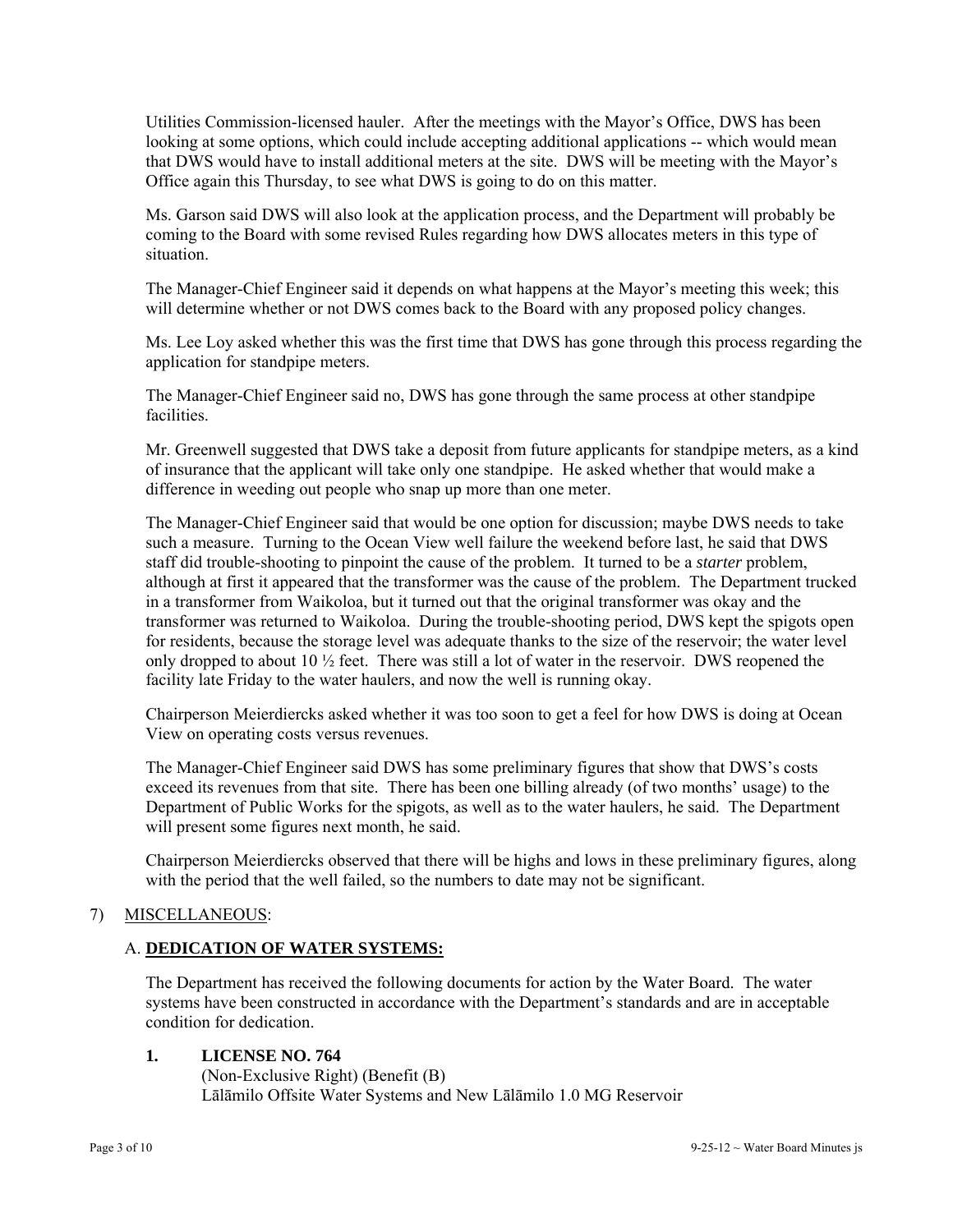Licensor: State of Hawai'i, Department of Hawaiian Home Lands Tax Map Key: (3) 6-6-001:077 portion Final Inspection Date: *TBA* Water System Cost: *TBA*

**2. GRANT OF EASEMENT (**for water meter purposes) Grantors: Chad Los Banos and Janet C.M. Los Banos Tax Map Key: (3) 2-5-040: portion 033

# **3. BILL OF SALE**

 Sellers: Plant Mason Family Trust Tax Map Key: (3) 2-6-032: 006 Facilities Charge: \$32,220.00 Date Paid: September 14, 2012 Final Inspection Date: August 12, 2012 Water System Cost: \$301,250.00 (Shared with No. 4 below)

# **4. BILL OF SALE**

 Seller: Kulana Kea, LLC Tax Map Key: (3) 2-6-032: 004 & 005 Facilities Charge: \$12,090.00 Date Paid: Aug. 31, 2012 Final Inspection Date: August 12, 2012 Water System Cost: (See No. 3 above)

#### **5.** GRANT OF EASEMENT (For Fire Hydrant purposes) Grantors: Leonard B. Cardoza and Sandra S. Cardoza Tax Map Key: (3) 2-6-032: portion 022

The Manager-Chief Engineer recommended that the Water Board accept these documents subject to the approval of the Corporation Counsel, and that either the Chairperson or the Vice-Chairperson be authorized to sign the documents.

Chairperson Meierdiercks asked whether all of the Items were ready for dedication, or whether there were any Items to be deferred.

Mr. Inaba said all of the Items were ready to go.

MOTION: Ms. Lee Loy moved to approve; seconded by Mr. Perry.

Mr. Inaba reported that Item No. 1, License 764, which had been repeatedly deferred, is ready to go. The Final Inspection Date was September 24, 2012, and the Water System Cost was \$3,280,000.00. This basically entails just a reservoir on site, he added.

Chairperson Meierdiercks suggested taking all five Items together.

Ms. Lee Loy said that she had recused herself in the past on Item No. 1, because her husband serves as East Hawai'i Commissioner on the Department of Hawaiian Homelands (DHHL) Board.

Chairperson Meierdiercks noted that although Ms. Lee Loy was recusing herself, the Item could pass with the remaining five votes.

Ms. Garson suggested that Ms. Lee Loy recuse herself for Item No. 1.

Chairperson Meierdiercks said that the Board could vote on Item No. 1 first, and then vote on Items 2 through 5 all together.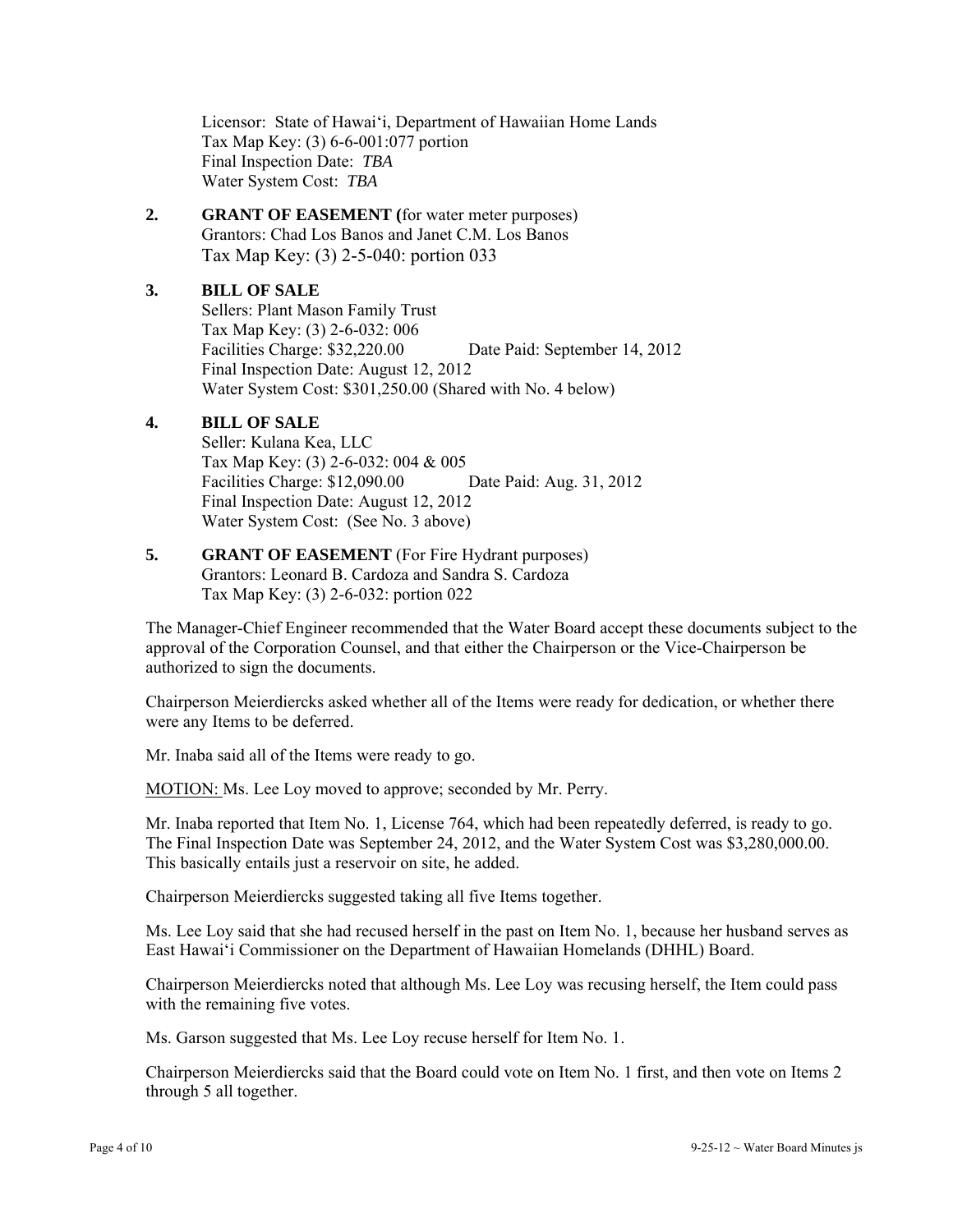AMENDED MOTION: Mr. Perry amended the Motion in order to handle just Item No. 1 first; seconded by Mr. Robinson.

Mr. Robinson observed that normally with a license agreement, there is a stipulated period of time that is specific to a use. He asked whether there were any termination provisions in this License Agreement with DHHL. He said that DWS was putting a substantial amount of money on the ground for this License Agreement. He said he was familiar with license agreements, primarily for telecommunications facilities, adding that he was unfamiliar with the use of a license agreement for this much money.

Ms. Garson said the reason that this is a license agreement is that DHHL cannot grant DWS a fee or a grant of easement per se; DWS's dealings with DHHL are always through a *license agreement*. As to a termination date, Ms. Garson said she had not seen this particular License Agreement, but there would be terms and conditions whereby the Agreement could be terminated if a party failed to do X, Y, or Z.

Mr. Robinson asked whether this was one of those dollar-a-year deals.

Mr. Inaba said that it basically was a dollar deal. DHHL paid for the water improvements for their subdivision. A typical developer would deed over the site, and with the Bill of Sale, the developer would hand over the improvements. As Ms. Garson said, DHHL is unable to do what a typical developer does, he added.

Mr. Robinson said that yet, DHHL is deriving benefit from the use of the facility.

The Manager-Chief Engineer said that the previous License Agreement he had seen went for a period of 99 years or so. DWS can check to see what the time period is for the current License Agreement.

Mr. Inaba said that the License Agreement should stipulate the period as "as long as the system is in use."

Mr. Robinson asked whether there was any kind of security provision here, or was it just a License Agreement. He noted that DWS was putting up a substantial amount of money here. He thought there should be a 20-year period or thereabouts in the agreement.

Ms. Garson said no, it was *DHHL* that had put up the money for the improvements (i.e., not DWS).

Mr. Robinson expressed surprise that it was DHHL that had done the improvements.

Ms. Garson said that yes, DHHL was acting like any other developer by doing the improvements, and then turning the improvements over to DWS so that the Department would maintain the improvements and incorporate the improvements into the system. The only difference with DHHL is that they are unable to do a bill of sale or grant of easement; instead, DHHL does license agreements that license DWS to maintain the facilities.

Mr. Robinson said that he had misunderstood that it was DHHL, and not DWS, that had done the improvements.

ACTION: Motion passed with five Ayes, and one recusal (Ms. Lee Loy).

Chairperson Meierdiercks moved on to Items 2 through 5.

MOTION: Mr. Robinson moved to approve Items 2 through 5; seconded by Mr. Perry.

Mr. Inaba noted that Items 3 and 4 involved two separate developers that did one project. That is why there are two separate Bills of Sale.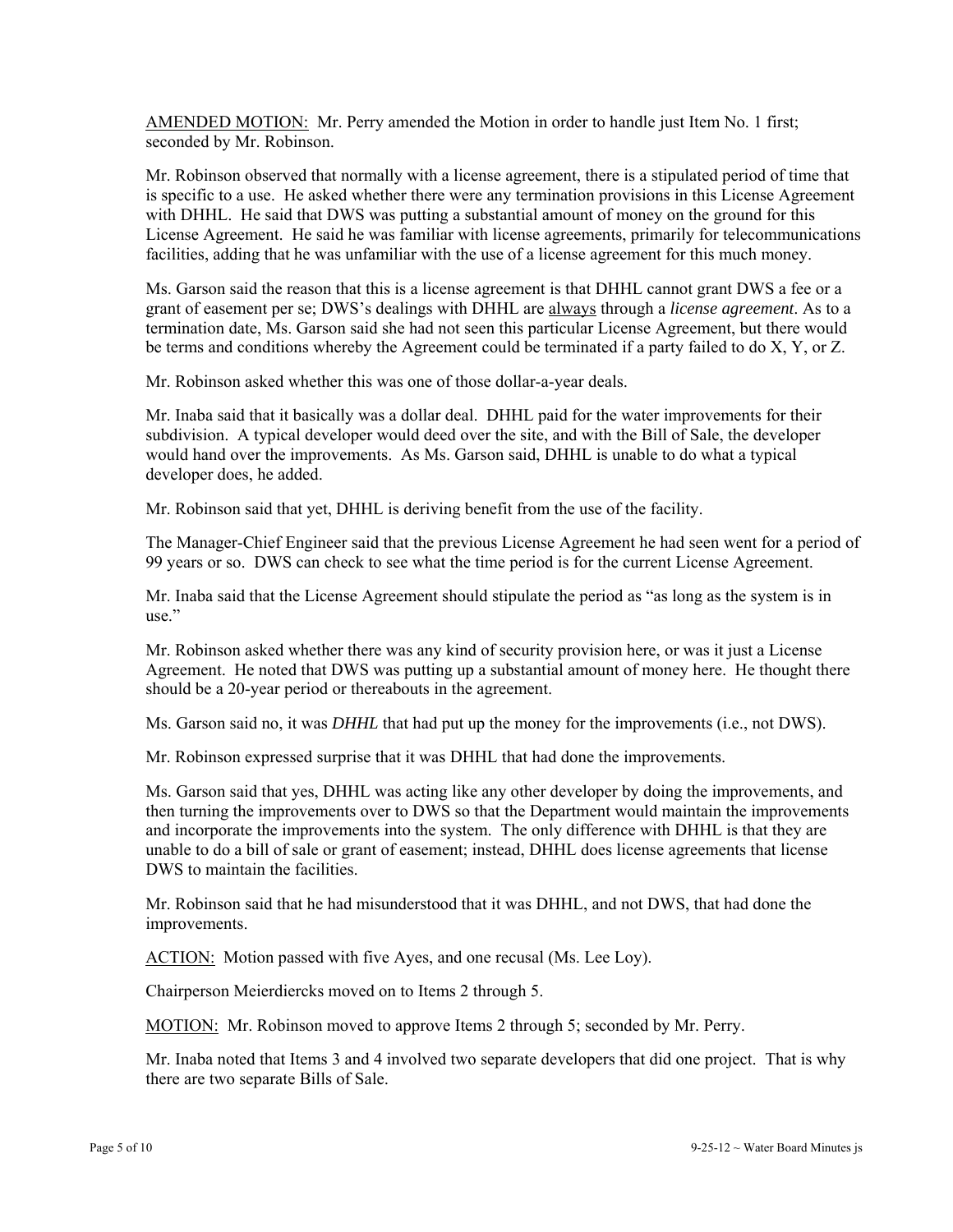ACTION: Motion passed unanimously by voice vote.

## B. **PROFESSIONAL SERVICES AGREEMENT, SERVICE LATERAL INSTALLATION WITHIN STATE RIGHT-OF-WAY:**

The above-mentioned Item involves a consultant agreement to provide the Department with approved plans to install service laterals within the State Right-of-Way island-wide, on an as-needed basis.

The selected vendor, Imata & Associates, Inc., will provide said services for the Hilo and Puna districts for \$8,590.00 per plan, Hāmākua and Ka'u districts for \$9,100.00 per plan, and Kamuela, Kohala and Kona districts for \$9,160.00 per plan, with a limit not to exceed \$100,000.00. The contract will be effective from July 1, 2012 to June 30, 2013.

The Manager-Chief Engineer recommended that the Board award PROFESSIONAL SERVICES AGREEMENT, SERVICE LATERAL INSTALLATION WITHIN STATE RIGHT-OF-WAY, to Imata & Associates, Inc., at the fees listed above, and that either the Chairperson or the Vice-Chairperson be authorized to execute the contract, subject to the approval of Corporation Counsel.

MOTION: Mr. Perry moved to approve; seconded by Mr. Greenwell.

Mr. Greenwell asked, for the sake of simplicity, why the contractor cannot give one price for the whole thing.

Mr. Ikeda said that the consultant, based in Hilo, has to send out its survey group. The farther the surveyors have to go, the more expensive it becomes. That is why there are different prices; in Hilo, it is cheaper than when the surveyors go to Kona.

The Manager-Chief Engineer agreed, and noted that this contract is on an as-needed basis, when DWS receives an application for installation within State highways.

Mr. Uyeda asked whether this consultant will coordinate with State Highways Division to get the proper documentation, etc.

Mr. Ikeda confirmed this.

Mr. Uyeda asked whether this would involve mainly residential laterals.

Mr. Ikeda said yes, it would be mainly residential.

ACTION: Motion carried unanimously by voice vote.

## C. **MATERIAL BID NO. 2012-01, FURNISHING AND DELIVERING WATER METERS, BRASS GOODS, FIRE HYDRANTS, VALVES, CHLORINATORS, PUMPS, PIPES, FITTINGS, SCADA, MOTORS, AND MISCELLANEOUS ITEMS FOR THE DEPARTMENT OF WATER SUPPLY STOCK:**

At the May 22, 2012 and June 24, 2012, Water Board meetings, the Board awarded the following Sections to the vendors with the lowest bid:

Section 51 – Surge Protection Devices to Akamai Controls, LLC

Section 53 – Grounding Equipment to OneSource Distributors, LLC

- Section 57 Communication Hardware to TK Process Hawai'i, LLC
- Section 59 Industrial Electronic Components to Dynatek, Inc.

Section 85 – Light-Emitting Diode (LED) Luminaries to TK Process Hawai'i, LLC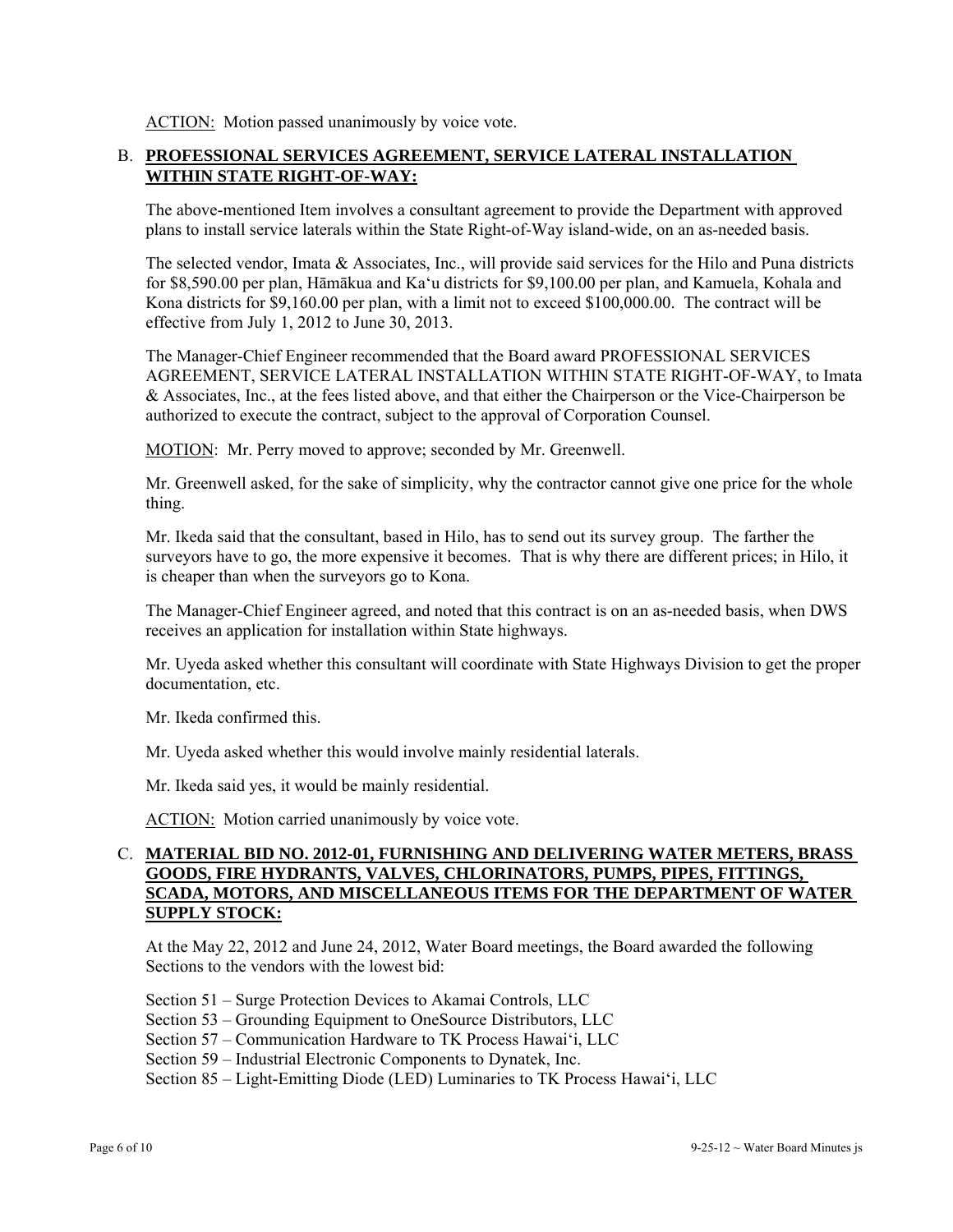These sections should have been labeled as Sections 51A, 53A, 57A, 59A and 85A, due to an Addendum that was previously issued. These changes do not affect the contract totals in any way.

The Manager-Chief Engineer recommended that the Board approve the changes of the labeling of the Sections as described above for MATERIAL BID NO. 2012-01, FURNISHING AND DELIVERING WATER METERS, BRASS GOODS, FIRE HYDRANTS, VALVES, CHLORINATORS, PUMPS, PIPES, FITTINGS, SCADA, MOTORS, AND MISCELLANEOUS ITEMS FOR THE DEPARTMENT OF WATER SUPPLY STOCK.

ACTION: Mr. Robinson moved to approve; seconded by Ms. Lee Loy; and carried unanimously by voice vote.

### D. **AD HOC FINANCE COMMITTEE REPORT:**

No report.

### E. **ENERGY MANAGEMENT ANALYST UPDATE:**

Regarding the GPS units installed on 15 Kohala Baseyard vehicles, Ms. Myhre reported that the monitoring of the vehicles for idling began in June. There has been a savings of \$450 a month on the reduced amount of fuel, based on the drop in idling since June. There have only been two months of data, she said.

Ms. Myhre said that the U.S. Environmental Protection Agency (EPA) is offering a class on solar energy for water and waste water facilities, which Ms. Myhre has signed up for. It is a Webinar, so Ms. Myhre can take it while sitting at her desk. That class will take place in a couple of weeks.

Regarding the Lālāmilo Windfarm project, the questionnaires are due on October 9, Ms. Myhre said. She said she would have more information next month.

The Mayor's Energy Advisory Commission continues to meet every month, and last month's meeting, the commissioners decided to do a final report for the end of December, because it is not clear whether the present Mayor will be re-elected. The final report will summarize the Commission's achievements. The Commission is also reviewing a County-wide Energy Roadmap, which used to be called the Energy Sustainability Plan. The Roadmap is more of a plan for the next five years, so that is why it has been renamed the "Roadmap," Ms. Myhre said. The Roadmap is going to identify the doable, budgetable items for the next five years for the County (including DWS) to do. The aim is to help with energy sustainability, conservation and efficiency. The Kohala Center is preparing that plan, a draft of which should be published by the end of the year.

Mr. Robinson asked how the response on the Lālāmilo Windfarm project has been.

Ms. Myhre said that because she is on the Review Committee, she is at arm's length at this stage. She noted that the first time the project was advertised, there were 15 or 20 responses.

The Manager-Chief Engineer said there had been many calls from the Mainland.

Ms. Myhre said that she knows of at least one package that has been submitted already, adding that she expects a good dozen applications.

### F. **MONTHLY PROGRESS REPORT**:

No discussion.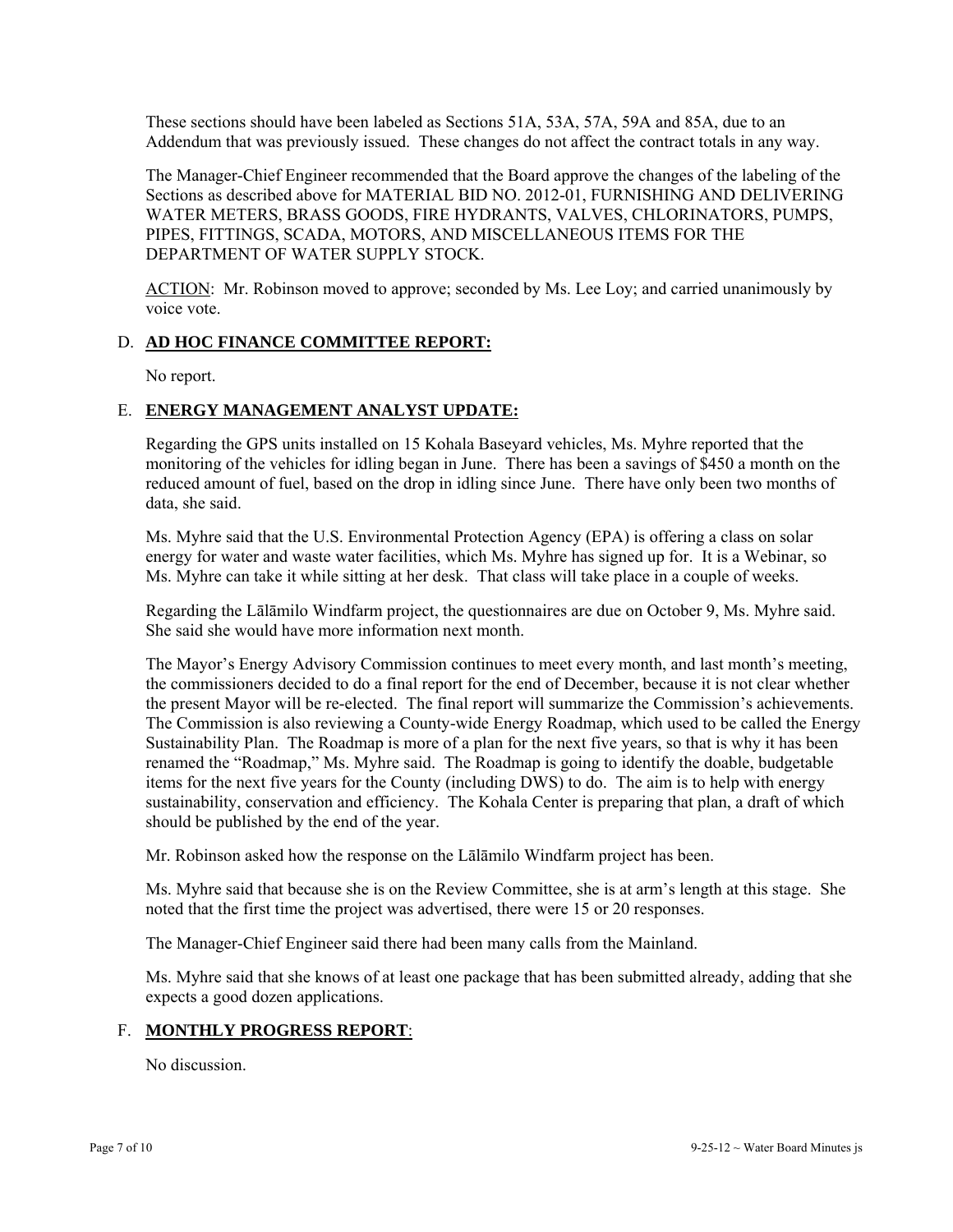# G. **REVIEW OF MONTHLY FINANCIAL STATEMENTS:**

No discussion.

# H. **MANAGER-CHIEF ENGINEER'S REPORT:**

The Manager-Chief Engineer provided an update or status on the following:

- 1) Palani Road Transmission Waterline Project Mr. Inaba said that the top reservoir has been chlorinated and passed inspection, and the pipeline has also been chlorinated, and DWS is awaiting the results. Once that passes, the lower reservoir will be chlorinated, and upon acceptance of that, DWS will arrange for the connections to be made. There are two connections to be done, Mr. Inaba said. After that, it will only be punch-list items. Completion of the project is anticipated for mid-October. Mr. Uyeda asked whether DWS is holding retention on this project. Mr. Inaba confirmed that DWS is holding the full amount of the retention. There has been no release of payment, since the bonding company asked DWS not to release payment until the bonding company authorizes it. CTS (the contractor) was agreeable to that. About 99 percent of the project costs have been paid, but DWS holds the full retention, Mr. Inaba said. Mr. Greenwell asked if Mr. Inaba foresees any problems with the hook-up. Mr. Inaba said no, the contractor arranged with their electrical sub-contractor and our inspector, etc., and the contractor has been back on site to do the trench, and to have the electrical sub-contractor install the conduit and concrete jacket. At this point, the contractor looks capable of finishing the project. The contractor has the equipment he needs to get the trench done; DWS staff will perform the connections. He confirmed that the contractor himself and at least one laborer have been doing the work on site. Chairperson Meierdiercks asked Mr. Inaba to explain the chlorination procedure, for the Board's information. This is a pretty big pipeline; and the tank, the lines and the entire system are chlorinated. Mr. Inaba said yes, the tanks and the line in between are all chlorinated. The mauka section of the pipeline has already been chlorinated and is in use because it involves an existing tank; the new section, which lies in the QLT property, includes the tank, the transmission pipeline and another tank. He said that right now, the top tank has been chlorinated, and the pipeline is in the process of being chlorinated. Once that is done, the water will be used to fill the lower tank and to chlorinate the lower tank. Once the chlorination certificate for the lower tank is obtained, DWS will flush and will be able to connect the system -- and put it into service. Chairperson Meierdiercks asked whether the chlorinated water that is used to flush the system will be run out. Mr. Inaba said yes, for the most part. Before the system is put into service, the Water Quality Section will get involved to make sure the chlorine level is adequate and not too high, Mr. Inaba said.
- 2) Hawaiian Ocean View Estates Project Covered earlier in meeting.
- 3) Kawailani Tank update Mr. Inaba said the Department has been talking with the contractor regarding liability-related questions from the sub-contractors. One instance involves the painting sub-contractor who has concerns regarding the tank walls, which have some visible hairline cracks. The fear is that the specified paint may start blistering, he said. DWS is trying to address that issue, by looking into alternative paint systems that will let the paint breathe and thus eliminate the problem.
- 4) Pu'ukala/Kona Ocean View Properties Subdivision Improvement District Update DWS went to the County Council to get a final resolution so that DWS can proceed with bidding out the project. State Highways Division has approved the construction plans, subject to DWS's agreement with the conditions of the approval. The Department did go to Council, so that DWS could go out to bid, subject to DWS getting State Highways' approval for the Use and Occupancy Agreement, the Manager-Chief Engineer said. He asked Mr. Inaba if a bid date had been set. Mr. Inaba said no, a final date had not yet been selected. The Manager-Chief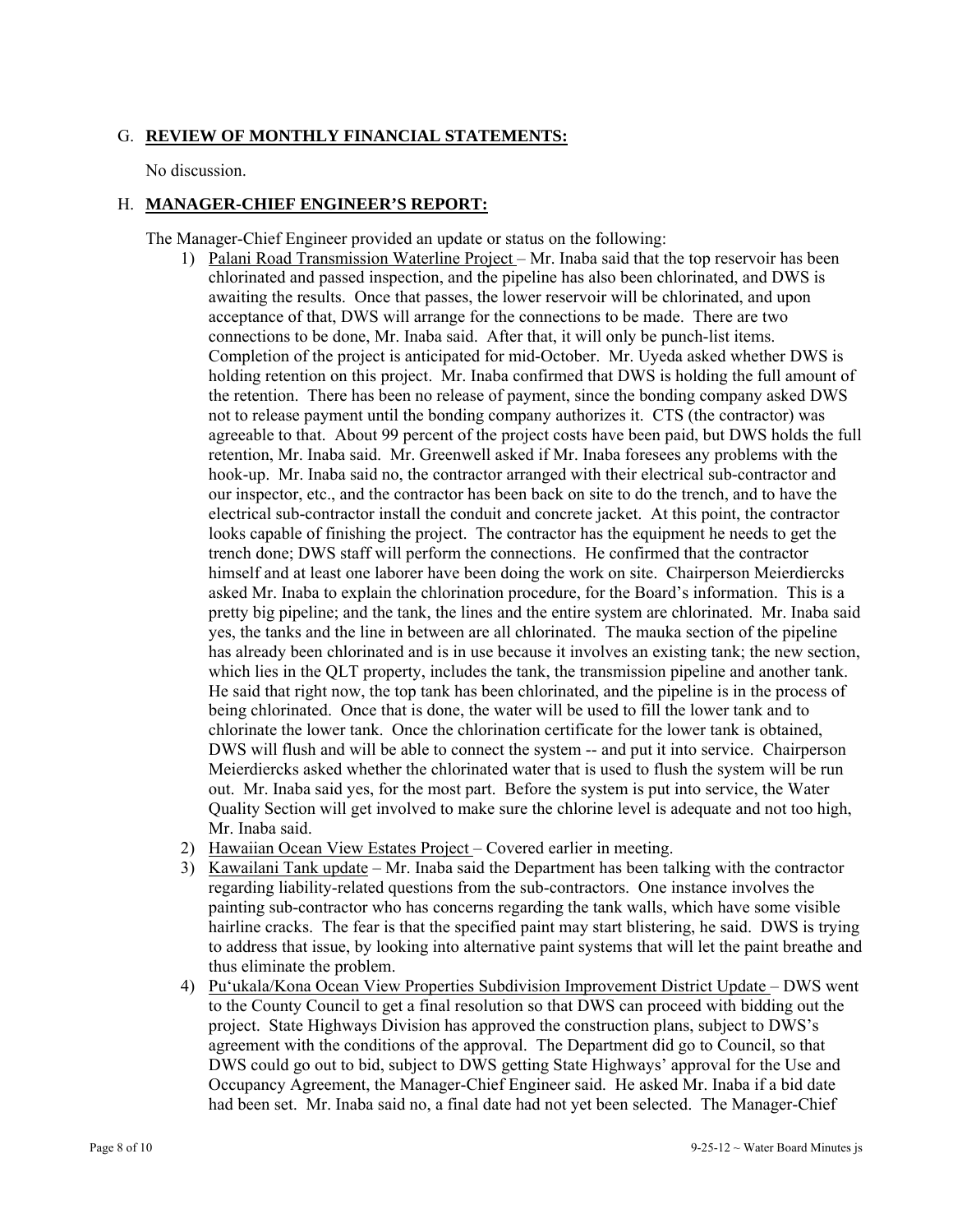- 5) Waikoloa Reservoir No. 1 update Mr. Inaba said that the construction plans are with DLNR for review. The consultant had to resubmit the plans with their stamps on it, and there were some technical items involved. DWS is also waiting for DLNR's response, after DWS paid DLNR a fee to review the plans. DLNR said that DWS had not paid DLNR enough. Mr. Inaba communicated to DLNR that what DLNR was asking for was a construction estimate, plus the consultant fee, which was 1 percent of the amount that DWS had to pay. Mr. Inaba explained to them all this in an email, but DLNR has not responded back yet. Mr. Greenwell noted that the reservoir was something that had already been built and that was damaged. He asked why DLNR was involved in this. Mr. Inaba said that when any alterations are made to a dam, the plans must be submitted to DLNR for review. Legislation was recently passed that mandates that DLNR must review plans that involve alterations to a dam. Mr. Greenwell said this does not necessarily involve alterations; this is a repair of an existing structure that was damaged by an earthquake. Mr. Inaba said there will be some alterations because the reservoir is going to be *improved*. He explained that the reservoir cannot be put back to what it was, because if a similar event took place and similar damage was incurred at the facility, the Federal Emergency Management Agency (FEMA) would not pay for any part of the repairs. DWS is anticipating FEMA funds for this project, he noted. This project will repair, and also include some improvements to minimize any damage in the future, Mr. Inaba said. The Manager-Chief Engineer explained that DLNR is involved only because DWS's reservoirs are considered to be dams. DLNR is the agency that oversees dam construction and repairs; that is why DLNR is involved here. Mr. Robinson asked whether a reservoir and a tank are one and the same thing. The Manager-Chief Engineer said that these were open reservoirs located above DWS's Water Treatment Plant. The reservoirs store raw water that goes to the Treatment Plant. These are open reservoirs and because of the way they are constructed, they are considered dams. Ms. Lee Loy said she was trying to understand how it is that DWS pays a fee to DLNR to review these plans. The Manager-Chief Engineer said that the Hawai'i Revised Statutes stipulate that DWS has to pay DLNR a fee to review the construction plans for reservoirs. Mr. Inaba said that the statute was passed in February; the Board (of Land and Natural Resources) approved the language of the statute. In addition, a staff recommendation was passed whereby, within the first three years of the legislation's passage, DLNR would give a discount on the fee, charging one percent of the estimate (instead of the HRS-stipulated fee of two percent). Ms. Lee Loy asked if there were legislation that dictates how long DLNR has to review the plans. Mr. Inaba said that typically the State law calls for 30 days. He speculated that the reason why a substantial fee is required, is probably because DLNR has a peer review done by another consultant, termed a "specialist consultant."
- 6) Public Information and Education Specialist Update Ms. Aton mentioned the email updates sent to the Board regarding the Ocean View well situation. She noted that radio coverage is spotty in Ocean View, and newspaper readership is relatively low, so the local Ka'u Calendar is a good means of getting information to the public in Ocean View. Ms. Aton took some 20 high school students from Hawai'i Preparatory Academy to the Waimea Treatment Plant. DWS participated in a Government Career Day event at the West Hawai'i Civic Center recently, with engineers, Microlab and Operations staff talking to students about careers in DWS. Ms. Aton noted the multiple meetings with the Mayor regarding the Ocean View standpipe allocation. There was a Water Managers' Conference Call, the first since Honolulu Water Supply manager Ernie Lau came on board. DWS's contribution to the County's Annual Report was submitted. DWS administrators visited the Waimea and Kona Baseyards to touch base with the staff, Ms. Aton said.
- 7) Recognition of Service Retirement Mr. Craig Shimabukuro, GIS Analyst III, is retiring at the end of this month, after 35 years of service with DWS. Mr. Shimabukuro is a civil engineer